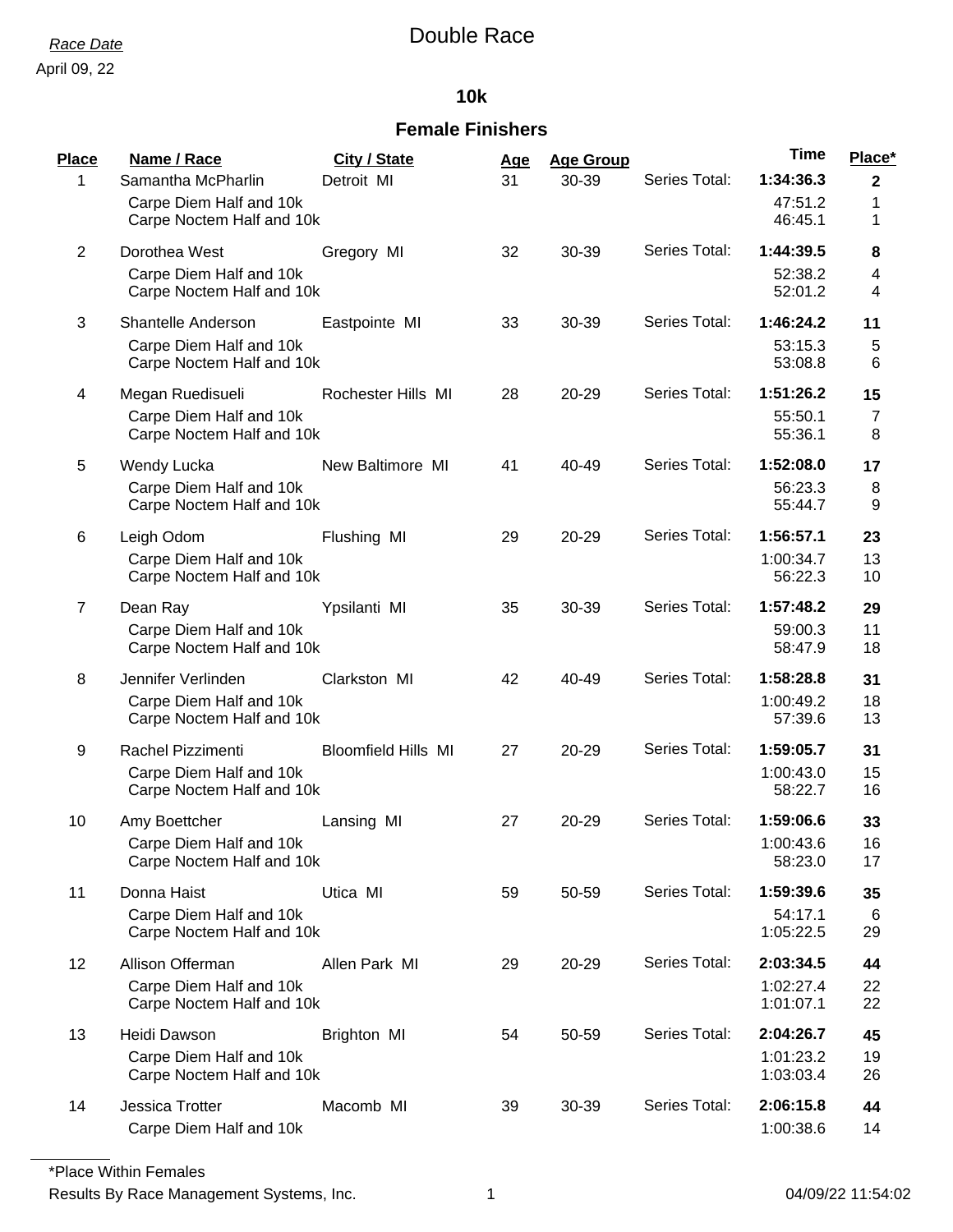April 09, 22

### **10k**

## **Female Finishers**

| Place<br>15 | Name / Race<br>Jessica Trotter<br>Carpe Noctem Half and 10k                     | City / State<br>Macomb MI | <u>Age</u><br>39 | <b>Age Group</b><br>30-39 | Series Total: | <b>Time</b><br>2:06:15.8<br>1:05:37.2 | Place*<br>44<br>30 |
|-------------|---------------------------------------------------------------------------------|---------------------------|------------------|---------------------------|---------------|---------------------------------------|--------------------|
| 15          | Erika Thompson<br>Carpe Diem Half and 10k<br>Carpe Noctem Half and 10k          | Farmington MI             | 30               | 30-39                     | Series Total: | 2:08:11.5<br>1:05:17.3<br>1:02:54.2   | 56<br>31<br>25     |
| 16          | Sandra Charfoos<br>Carpe Diem Half and 10k<br>Carpe Noctem Half and 10k         | White Lake MI             | 56               | 50-59                     | Series Total: | 2:09:21.9<br>1:03:08.1<br>1:06:13.7   | 55<br>23<br>32     |
| 17          | Keri Rogers<br>Carpe Diem Half and 10k<br>Carpe Noctem Half and 10k             | Walled Lake MI            | 39               | 30-39                     | Series Total: | 2:10:18.6<br>1:03:34.5<br>1:06:44.1   | 61<br>26<br>35     |
| 18          | <b>Whitley Wright</b><br>Carpe Diem Half and 10k<br>Carpe Noctem Half and 10k   | Sterling Heights MI       | 32               | 30-39                     | Series Total: | 2:11:38.5<br>1:05:07.8<br>1:06:30.7   | 64<br>30<br>34     |
| 19          | Trisha Szappan<br>Carpe Diem Half and 10k<br>Carpe Noctem Half and 10k          | Brant MI                  | 35               | 30-39                     | Series Total: | 2:11:49.5<br>1:05:19.2<br>1:06:30.2   | 65<br>32<br>33     |
| 20          | Jean Cameron<br>Carpe Diem Half and 10k<br>Carpe Noctem Half and 10k            | Waterford MI              | 37               | 30-39                     | Series Total: | 2:13:28.6<br>1:04:57.6<br>1:08:30.9   | 68<br>29<br>39     |
| 21          | <b>Kristin Martinez</b><br>Carpe Diem Half and 10k<br>Carpe Noctem Half and 10k | Wixom MI                  | 39               | 30-39                     | Series Total: | 2:14:28.6<br>1:07:13.6<br>1:07:14.9   | 74<br>37<br>37     |
| 22          | <b>Brandy Carlson</b><br>Carpe Diem Half and 10k<br>Carpe Noctem Half and 10k   | Walled Lake MI            | 42               | 40-49                     | Series Total: | 2:15:48.8<br>1:07:13.4<br>1:08:35.3   | 76<br>36<br>40     |
| 23          | Amanda Bedient<br>Carpe Diem Half and 10k<br>Carpe Noctem Half and 10k          | Lake Orion MI             | 38               | 30-39                     | Series Total: | 2:17:28.2<br>1:07:30.6<br>1:09:57.5   | 81<br>38<br>43     |
| 24          | Michele Tinsey<br>Carpe Diem Half and 10k<br>Carpe Noctem Half and 10k          | Birmingham MI             | 46               | 40-49                     | Series Total: | 2:17:57.1<br>1:06:45.9<br>1:11:11.2   | 81<br>34<br>47     |
| 25          | Rebecca Otis<br>Carpe Diem Half and 10k<br>Carpe Noctem Half and 10k            | Utica MI                  | 49               | 40-49                     | Series Total: | 2:18:40.2<br>1:07:42.5<br>1:10:57.7   | 85<br>40<br>45     |
| 26          | <b>Christy Bartle</b><br>Carpe Diem Half and 10k<br>Carpe Noctem Half and 10k   | Livonia MI                | 40               | 40-49                     | Series Total: | 2:19:17.6<br>1:08:23.8<br>1:10:53.8   | 87<br>43<br>44     |
| 27          | <b>Lauren Hall</b><br>Carpe Diem Half and 10k<br>Carpe Noctem Half and 10k      | Midland MI                | 25               | 20-29                     | Series Total: | 2:22:02.9<br>1:07:57.6<br>1:14:05.2   | 95<br>42<br>53     |

\*Place Within Females

Results By Race Management Systems, Inc. 2 2 2 04/09/22 11:54:02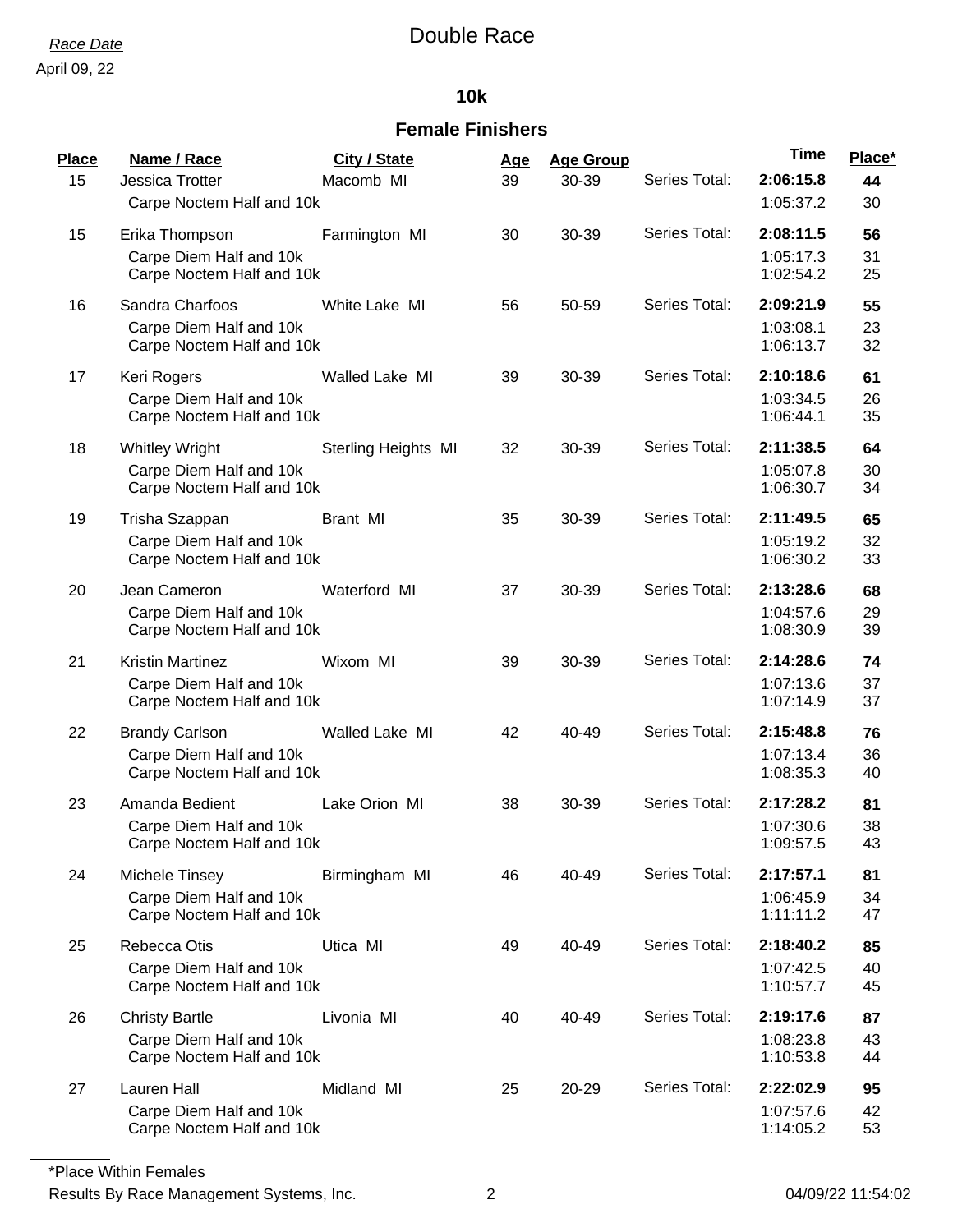#### **10k**

## **Female Finishers**

| Place<br>28 | Name / Race<br>Mackenzie Moug<br>Carpe Diem Half and 10k<br>Carpe Noctem Half and 10k | City / State<br>Walled Lake MI | <u>Age</u><br>27 | <b>Age Group</b><br>20-29 | Series Total: | <b>Time</b><br>2:24:12.0<br>1:15:18.9<br>1:08:53.1 | Place*<br>96<br>55<br>41 |
|-------------|---------------------------------------------------------------------------------------|--------------------------------|------------------|---------------------------|---------------|----------------------------------------------------|--------------------------|
| 29          | Kelly Brittingham<br>Carpe Diem Half and 10k<br>Carpe Noctem Half and 10k             | White Lake MI                  | 42               | 40-49                     | Series Total: | 2:26:19.8<br>1:12:39.9<br>1:13:39.8                | 97<br>46<br>51           |
| 30          | <b>Tina Stewart</b><br>Carpe Diem Half and 10k<br>Carpe Noctem Half and 10k           | Holt MI                        | 49               | 40-49                     | Series Total: | 2:28:13.1<br>1:16:52.2<br>1:11:20.9                | 111<br>63<br>48          |
| 31          | Mechelle White<br>Carpe Diem Half and 10k<br>Carpe Noctem Half and 10k                | Farmington Hills MI            | 46               | 40-49                     | Series Total: | 2:31:01.1<br>1:14:46.3<br>1:16:14.7                | 110<br>52<br>58          |
| 32          | Megan Wilbur<br>Carpe Diem Half and 10k<br>Carpe Noctem Half and 10k                  | Brighton MI                    | 27               | 20-29                     | Series Total: | 2:32:04.4<br>1:15:20.6<br>1:16:43.8                | 118<br>56<br>62          |
| 33          | Meghan Pohl<br>Carpe Diem Half and 10k<br>Carpe Noctem Half and 10k                   | Saint Clair Shores MI          | 31               | 30-39                     | Series Total: | 2:32:26.1<br>1:14:33.3<br>1:17:52.7                | 117<br>50<br>67          |
| 34          | <b>Beth Blanchard</b><br>Carpe Diem Half and 10k<br>Carpe Noctem Half and 10k         | <b>Commerce Township</b>       | 46               | 40-49                     | Series Total: | 2:33:46.6<br>1:14:18.5<br>1:19:28.0                | 119<br>48<br>71          |
| 35          | Alicia Mickler<br>Carpe Diem Half and 10k<br>Carpe Noctem Half and 10k                | Highland MI                    | 30               | 30-39                     | Series Total: | 2:34:15.3<br>1:14:30.4<br>1:19:44.9                | 121<br>49<br>72          |
| 36          | <b>Stacy Farris</b><br>Carpe Diem Half and 10k<br>Carpe Noctem Half and 10k           | Lake Orion MI                  | 52               | 50-59                     | Series Total: | 2:34:48.9<br>1:15:52.8<br>1:18:56.0                | 125<br>57<br>68          |
| 37          | Meagan Houhanisin<br>Carpe Diem Half and 10k<br>Carpe Noctem Half and 10k             | Brighton MI                    | 37               | 30-39                     | Series Total: | 2:35:49.1<br>1:16:46.4<br>1:19:02.7                | 130<br>61<br>69          |
| 38          | Naomi Baksa<br>Carpe Diem Half and 10k<br>Carpe Noctem Half and 10k                   | Waterford MI                   | 40               | 40-49                     | Series Total: | 2:35:51.1<br>1:16:46.2<br>1:19:04.9                | 130<br>60<br>70          |
| 39          | <b>Ashley Prekop</b><br>Carpe Diem Half and 10k<br>Carpe Noctem Half and 10k          | Troy MI                        | 28               | 20-29                     | Series Total: | 2:39:02.9<br>1:18:23.7<br>1:20:39.1                | 139<br>66<br>73          |
| 40          | Anna Tsentsiper<br>Carpe Diem Half and 10k<br>Carpe Noctem Half and 10k               | West Bloomfield MI             | 40               | 40-49                     | Series Total: | 2:41:11.3<br>1:17:20.1<br>1:23:51.1                | 140<br>64<br>76          |
| 41          | Kathleen Ogilvy<br>Carpe Diem Half and 10k                                            | <b>Grosse Pointe Farms</b>     | 38               | 30-39                     | Series Total: | 2:45:21.8<br>1:20:45.8                             | 146<br>69                |

\*Place Within Females

Results By Race Management Systems, Inc. 3 3 3 04/09/22 11:54:02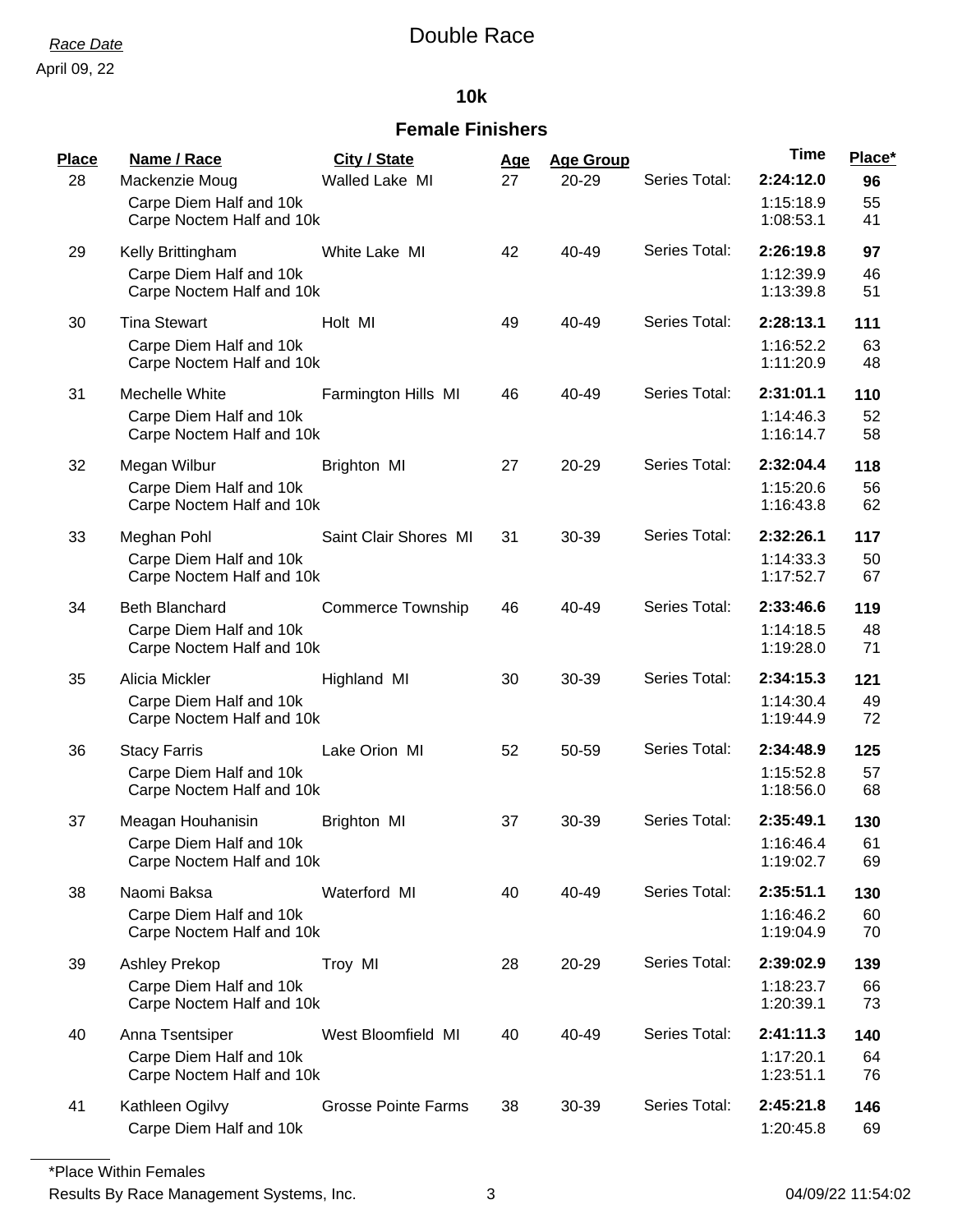## **10k**

## **Female Finishers**

| Place | Name / Race                                                                      | <b>City / State</b>        | <u>Age</u> | <b>Age Group</b> |               | <b>Time</b>                         | Place*           |
|-------|----------------------------------------------------------------------------------|----------------------------|------------|------------------|---------------|-------------------------------------|------------------|
| 42    | Kathleen Ogilvy<br>Carpe Noctem Half and 10k                                     | <b>Grosse Pointe Farms</b> | 38         | 30-39            | Series Total: | 2:45:21.8<br>1:24:36.0              | 146<br>77        |
| 42    | Elizabeth Kelsey<br>Carpe Diem Half and 10k<br>Carpe Noctem Half and 10k         | Lambertville MI            | 35         | 30-39            | Series Total: | 2:49:57.9<br>1:22:38.0<br>1:27:19.8 | 154<br>74<br>80  |
| 43    | <b>Guadalupe Cummins</b><br>Carpe Diem Half and 10k<br>Carpe Noctem Half and 10k | Dearborn MI                | 42         | 40-49            | Series Total: | 2:50:19.0<br>1:22:16.0<br>1:28:03.0 | 153<br>72<br>81  |
| 44    | Amanda Kebbe<br>Carpe Diem Half and 10k<br>Carpe Noctem Half and 10k             | Macomb MI                  | 38         | 30-39            | Series Total: | 2:53:30.2<br>1:28:21.1<br>1:25:09.0 | 160<br>82<br>78  |
| 45    | Tina Fitzgerald<br>Carpe Diem Half and 10k<br>Carpe Noctem Half and 10k          | Rochester Hills MI         | 64         | 60-69            | Series Total: | 2:53:34.2<br>1:25:07.9<br>1:28:26.3 | 162<br>78<br>84  |
| 46    | Marybeth Taylor<br>Carpe Diem Half and 10k<br>Carpe Noctem Half and 10k          | Farmington Hills MI        | 37         | 30-39            | Series Total: | 2:55:49.6<br>1:59:00.9<br>56:48.6   | 124<br>113<br>11 |
| 47    | <b>Stacy Tallman</b><br>Carpe Diem Half and 10k<br>Carpe Noctem Half and 10k     | Farmington Hills MI        | 35         | 30-39            | Series Total: | 2:57:20.6<br>1:16:19.8<br>1:41:00.7 | 150<br>59<br>91  |
| 48    | Kathie Boynton<br>Carpe Diem Half and 10k<br>Carpe Noctem Half and 10k           | Dewitt MI                  | 51         | 50-59            | Series Total: | 3:03:51.4<br>1:31:13.7<br>1:32:37.6 | 173<br>87<br>86  |
| 49    | <b>Wendy Griffin</b><br>Carpe Diem Half and 10k<br>Carpe Noctem Half and 10k     | Fair Haven MI              | 47         | 40-49            | Series Total: | 3:04:54.4<br>1:30:13.2<br>1:34:41.1 | 173<br>85<br>88  |
| 50    | <b>Ginny Llope</b><br>Carpe Diem Half and 10k<br>Carpe Noctem Half and 10k       | Franklin MI                | 58         | 50-59            | Series Total: | 3:09:04.7<br>1:52:24.7<br>1:16:40.0 | 170<br>109<br>61 |
| 51    | Marissa Boynton<br>Carpe Diem Half and 10k<br>Carpe Noctem Half and 10k          | Saint Joseph MI            | 23         | 20-29            | Series Total: | 3:13:18.6<br>1:37:36.8<br>1:35:41.8 | 185<br>96<br>89  |
| 52    | Jean Yamamoto<br>Carpe Diem Half and 10k<br>Carpe Noctem Half and 10k            | Farmington Hills MI        | 60         | 60-69            | Series Total: | 3:15:49.0<br>1:52:26.9<br>1:23:22.1 | 184<br>110<br>74 |
| 53    | Lillie-Ann Hewitt<br>Carpe Diem Half and 10k<br>Carpe Noctem Half and 10k        | Three Rivers MI            | 12         | $1 - 19$         | Series Total: | 3:16:23.1<br>1:35:23.5<br>1:40:59.5 | 183<br>93<br>90  |
| 54    | Amber Smith<br>Carpe Diem Half and 10k<br>Carpe Noctem Half and 10k              | Three Rivers MI            | 39         | 30-39            | Series Total: | 3:16:29.2<br>1:35:28.1<br>1:41:01.0 | 186<br>94<br>92  |

\*Place Within Females

Results By Race Management Systems, Inc. 4 4 4 04/09/22 11:54:03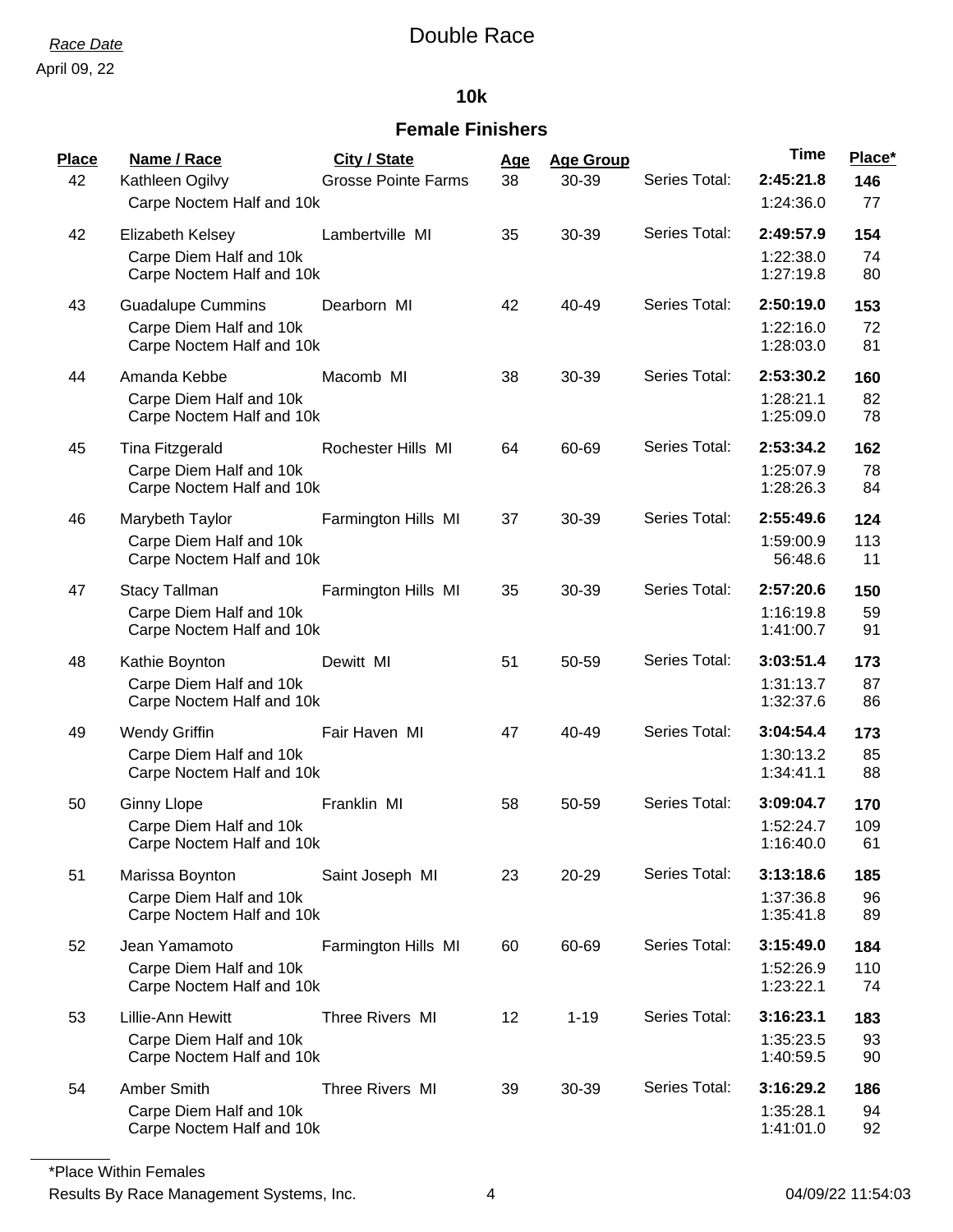#### **10k**

### **Female Finishers**

| Place<br>55 | Name / Race<br>Donna Addison                                                   | City / State<br>Whitmore Lake MI | <u>Age</u><br>55 | <b>Age Group</b><br>50-59 | Series Total: | <b>Time</b><br>3:19:07.8            | Place*<br>166     |
|-------------|--------------------------------------------------------------------------------|----------------------------------|------------------|---------------------------|---------------|-------------------------------------|-------------------|
|             | Carpe Diem Half and 10k<br>Carpe Noctem Half and 10k                           |                                  |                  |                           |               | 2:05:24.7<br>1:13:43.1              | 114<br>52         |
| 56          | <b>Holly Williams</b><br>Carpe Diem Half and 10k<br>Carpe Noctem Half and 10k  | Southgate MI                     | 36               | 30-39                     | Series Total: | 3:22:08.2<br>1:38:21.0<br>1:43:47.1 | 192<br>98<br>94   |
| 57          | Veronica Hargenrader<br>Carpe Diem Half and 10k<br>Carpe Noctem Half and 10k   | Ypsilanti MI                     | 29               | 20-29                     | Series Total: | 3:33:43.6<br>1:50:56.4<br>1:42:47.2 | 199<br>106<br>93  |
| 58          | Ashanti Huddleston<br>Carpe Diem Half and 10k<br>Carpe Noctem Half and 10k     | Pontiac MI                       | 23               | $20 - 29$                 | Series Total: | 3:34:15.4<br>1:46:43.6<br>1:47:31.7 | 199<br>103<br>96  |
| 59          | Marlo Morehouse<br>Carpe Diem Half and 10k<br>Carpe Noctem Half and 10k        | Pataskala OH                     | 45               | 40-49                     | Series Total: | 3:34:58.3<br>1:40:39.1<br>1:54:19.1 | 198<br>100<br>98  |
| 60          | Melissa Lane<br>Carpe Diem Half and 10k<br>Carpe Noctem Half and 10k           | Lapeer MI                        | 54               | 50-59                     | Series Total: | 3:41:30.8<br>1:52:04.9<br>1:49:25.9 | 205<br>108<br>97  |
| 61          | Latasha Huddleston<br>Carpe Diem Half and 10k<br>Carpe Noctem Half and 10k     | Pontiac MI                       | 51               | 50-59                     | Series Total: | 3:44:47.9<br>1:49:28.6<br>1:55:19.2 | 204<br>105<br>99  |
| 62          | <b>Maribeth Zeller</b><br>Carpe Diem Half and 10k<br>Carpe Noctem Half and 10k | Milan MI                         | 51               | 50-59                     | Series Total: | 4:09:04.8<br>2:10:34.8<br>1:58:30.0 | 215<br>115<br>100 |
| 63          | Michele McLeod<br>Carpe Diem Half and 10k<br>Carpe Noctem Half and 10k         | Brighton MI                      | 62               | 60-69                     | Series Total: | 4:42:56.1<br>2:11:01.8<br>2:31:54.3 | 221<br>116<br>105 |
| 64          | Sharon Murphy<br>Carpe Diem Half and 10k<br>Carpe Noctem Half and 10k          | Taylor MI                        | 62               | 60-69                     | Series Total: | 4:45:31.0<br>2:13:23.1<br>2:32:07.9 | 225<br>118<br>107 |
| 65          | Carolyn Hanson<br>Carpe Diem Half and 10k<br>Carpe Noctem Half and 10k         | Dearborn Heights MI              | 50               | 50-59                     | Series Total: | 4:45:46.1<br>2:13:41.1<br>2:32:05.0 | 225<br>119<br>106 |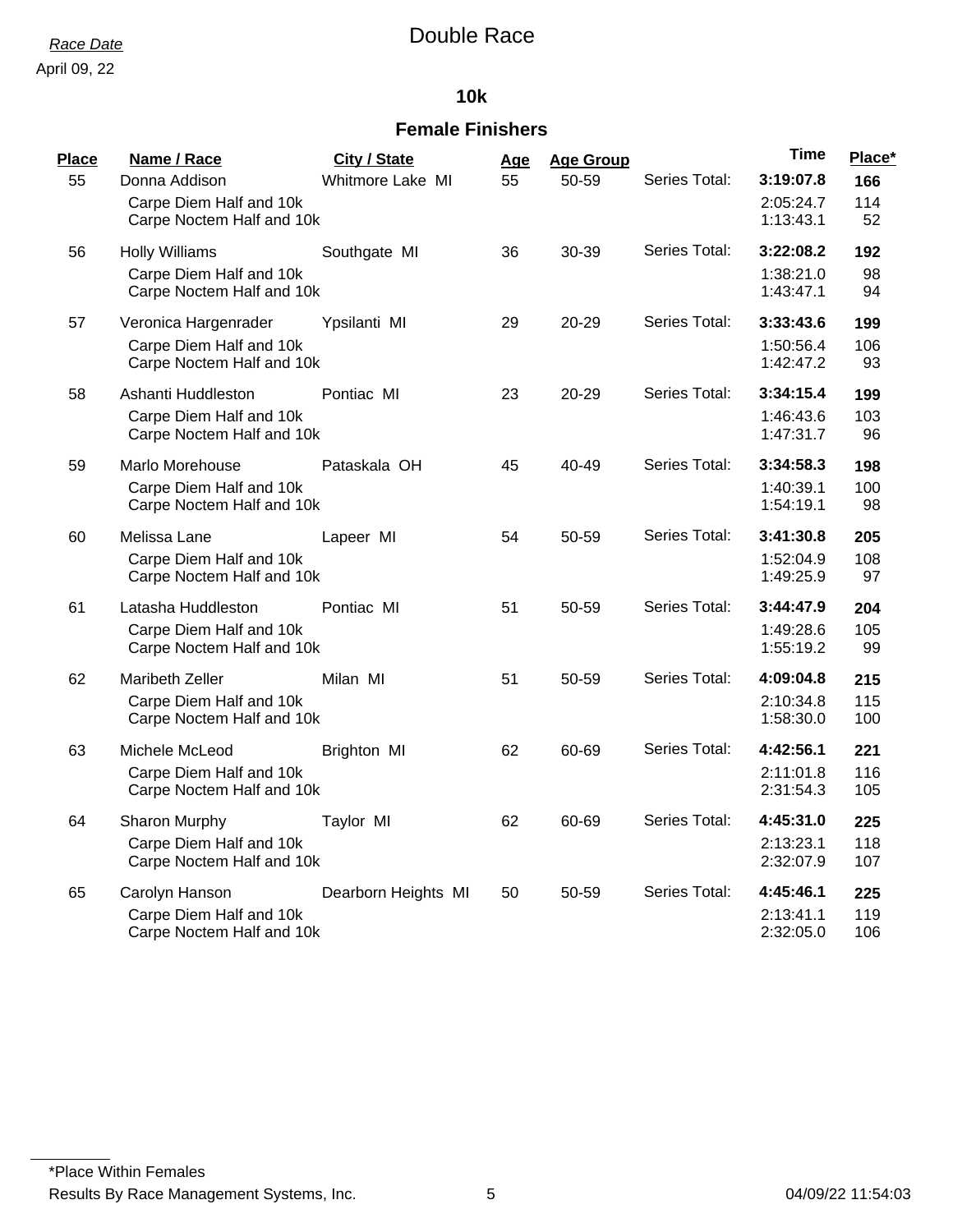#### **10k**

### **Male Finishers**

| Place          | Name / Race                                                                     | City / State             | Age | <b>Age Group</b> |               | <b>Time</b>                     | Place*                    |
|----------------|---------------------------------------------------------------------------------|--------------------------|-----|------------------|---------------|---------------------------------|---------------------------|
| 1              | <b>Manuel Brucker</b><br>Carpe Diem Half and 10k<br>Carpe Noctem Half and 10k   | Kandern BW               | 29  | 20-29            | Series Total: | 1:25:26.9<br>42:43.6<br>42:43.2 | $\mathbf 2$<br>1<br>1     |
| $\overline{2}$ | Ryan Collings<br>Carpe Diem Half and 10k<br>Carpe Noctem Half and 10k           | New Baltimore MI         | 40  | 40-49            | Series Total: | 1:29:38.0<br>45:25.6<br>44:12.3 | 5<br>3<br>$\overline{2}$  |
| 3              | Stani Bohac<br>Carpe Diem Half and 10k<br>Carpe Noctem Half and 10k             | Ann Arbor MI             | 51  | 50-59            | Series Total: | 1:33:34.0<br>47:17.1<br>46:16.9 | 10<br>5<br>5              |
| 4              | Josh Curie<br>Carpe Diem Half and 10k<br>Carpe Noctem Half and 10k              | Hazel Park MI            | 35  | 30-39            | Series Total: | 1:33:38.8<br>46:15.1<br>47:23.7 | 10<br>4<br>6              |
| 5              | <b>Caleb Carothers</b><br>Carpe Diem Half and 10k<br>Carpe Noctem Half and 10k  | Plymouth MI              | 14  | $1 - 19$         | Series Total: | 1:36:29.6<br>50:24.0<br>46:05.5 | 12<br>8<br>4              |
| 6              | Matt Maclag<br>Carpe Diem Half and 10k<br>Carpe Noctem Half and 10k             | Pinckney MI              | 42  | 40-49            | Series Total: | 1:39:23.9<br>50:48.6<br>48:35.3 | 16<br>9<br>$\overline{7}$ |
| $\overline{7}$ | Doug Williams<br>Carpe Diem Half and 10k<br>Carpe Noctem Half and 10k           | Warren MI                | 52  | 50-59            | Series Total: | 1:39:44.9<br>50:07.3<br>49:37.6 | 15<br>6<br>9              |
| 8              | <b>Michael Trescone</b><br>Carpe Diem Half and 10k<br>Carpe Noctem Half and 10k | Grosse Pointe MI         | 34  | 30-39            | Series Total: | 1:48:05.3<br>55:57.1<br>52:08.2 | 29<br>18<br>11            |
| 9              | <b>Stan Foster</b><br>Carpe Diem Half and 10k<br>Carpe Noctem Half and 10k      | Wixom MI                 | 57  | 50-59            | Series Total: | 1:51:00.4<br>55:13.3<br>55:47.0 | 30<br>15<br>15            |
| 10             | Daniel Heitzmann<br>Carpe Diem Half and 10k<br>Carpe Noctem Half and 10k        | <b>Commerce Township</b> | 43  | 40-49            | Series Total: | 1:52:59.7<br>56:40.9<br>56:18.7 | 37<br>19<br>18            |
| 11             | Jason Bowman<br>Carpe Diem Half and 10k<br>Carpe Noctem Half and 10k            | South Lyon MI            | 43  | 40-49            | Series Total: | 1:53:22.7<br>57:26.9<br>55:55.7 | 41<br>24<br>17            |
| 12             | Joseph Leary<br>Carpe Diem Half and 10k<br>Carpe Noctem Half and 10k            | Ypsilanti MI             | 33  | 30-39            | Series Total: | 1:53:24.2<br>56:42.8<br>56:41.3 | 39<br>20<br>19            |
| 13             | <b>Patrick Foss</b><br>Carpe Diem Half and 10k<br>Carpe Noctem Half and 10k     | Davisburg MI             | 54  | 50-59            | Series Total: | 1:54:57.0<br>57:33.7<br>57:23.2 | 47<br>26<br>21            |
| 14             | Scott Kapeller<br>Carpe Diem Half and 10k                                       | <b>Commerce Township</b> | 47  | 40-49            | Series Total: | 1:56:03.3<br>55:54.1            | 47<br>17                  |

\*Place Within Males

Results By Race Management Systems, Inc. 6 04/09/22 11:54:03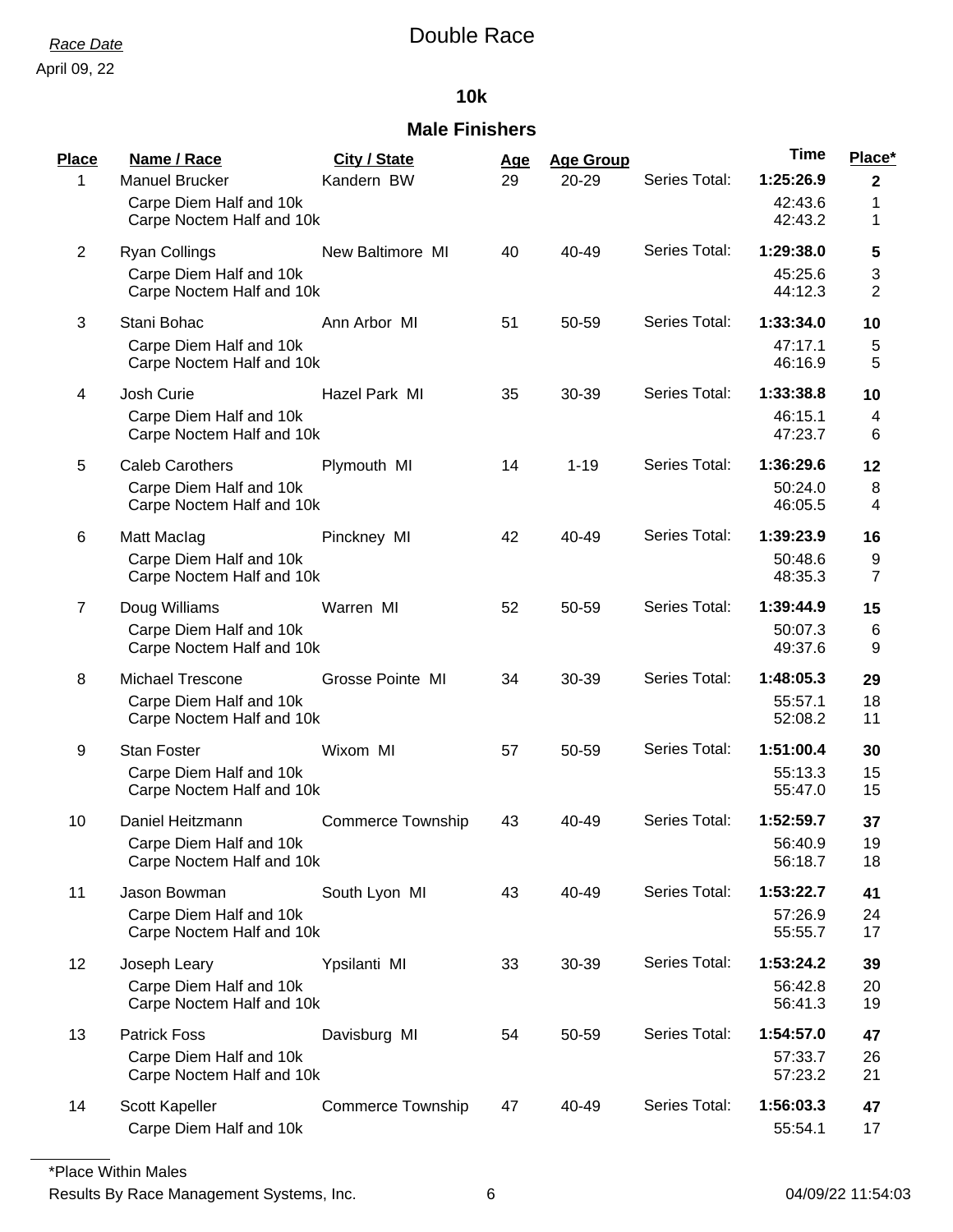#### **10k**

## **Male Finishers**

| Place | Name / Race                                                                     | City / State             | <u>Age</u> | <b>Age Group</b> |               | <b>Time</b>                         | Place*         |
|-------|---------------------------------------------------------------------------------|--------------------------|------------|------------------|---------------|-------------------------------------|----------------|
| 15    | Scott Kapeller<br>Carpe Noctem Half and 10k                                     | <b>Commerce Township</b> | 47         | 40-49            | Series Total: | 1:56:03.3<br>1:00:09.2              | 47<br>30       |
| 15    | <b>Jeff Kaferle</b><br>Carpe Diem Half and 10k<br>Carpe Noctem Half and 10k     | Warren MI                | 50         | 50-59            | Series Total: | 1:57:14.7<br>59:30.2<br>57:44.4     | 52<br>30<br>22 |
| 16    | Nathan Brown<br>Carpe Diem Half and 10k<br>Carpe Noctem Half and 10k            | <b>Milford Charter</b>   | 41         | 40-49            | Series Total: | 1:57:22.1<br>59:01.4<br>58:20.7     | 52<br>28<br>24 |
| 17    | <b>Matthew Conner</b><br>Carpe Diem Half and 10k<br>Carpe Noctem Half and 10k   | Troy MI                  | 24         | 20-29            | Series Total: | 1:57:22.3<br>57:33.3<br>59:48.9     | 54<br>25<br>29 |
| 18    | <b>Steve Wolf</b><br>Carpe Diem Half and 10k<br>Carpe Noctem Half and 10k       | Holly MI                 | 53         | 50-59            | Series Total: | 1:57:34.2<br>58:29.5<br>59:04.6     | 54<br>27<br>27 |
| 19    | Michael Pompa<br>Carpe Diem Half and 10k<br>Carpe Noctem Half and 10k           | Farmington Hills MI      | 40         | 40-49            | Series Total: | 2:04:03.6<br>1:01:45.5<br>1:02:18.1 | 72<br>39<br>33 |
| 20    | <b>Waldemar Linares</b><br>Carpe Diem Half and 10k<br>Carpe Noctem Half and 10k | New Hudson MI            | 38         | 30-39            | Series Total: | 2:05:42.9<br>1:03:02.1<br>1:02:40.8 | 76<br>41<br>35 |
| 21    | Jerry Zawacki<br>Carpe Diem Half and 10k<br>Carpe Noctem Half and 10k           | Orleans MI               | 65         | 60-69            | Series Total: | 2:05:47.2<br>1:03:21.7<br>1:02:25.4 | 76<br>42<br>34 |
| 22    | Jeff Liebzeit<br>Carpe Diem Half and 10k<br>Carpe Noctem Half and 10k           | Eastpointe MI            | 40         | 40-49            | Series Total: | 2:05:47.4<br>1:00:08.9<br>1:05:38.4 | 72<br>33<br>39 |
| 23    | <b>Isaac Hughes</b><br>Carpe Diem Half and 10k<br>Carpe Noctem Half and 10k     | Plymouth MI              | 29         | 20-29            | Series Total: | 2:06:54.0<br>1:00:11.5<br>1:06:42.5 | 77<br>35<br>42 |
| 24    | Joseph Sinden<br>Carpe Diem Half and 10k<br>Carpe Noctem Half and 10k           | Ypsilanti MI             | 36         | 30-39            | Series Total: | 2:10:32.4<br>1:04:09.0<br>1:06:23.4 | 86<br>45<br>41 |
| 25    | Luciano Sanchez<br>Carpe Diem Half and 10k<br>Carpe Noctem Half and 10k         | Dearborn MI              | 50         | 50-59            | Series Total: | 2:17:12.6<br>1:16:21.1<br>1:00:51.4 | 91<br>60<br>31 |
| 26    | Shawn Verlinden<br>Carpe Diem Half and 10k<br>Carpe Noctem Half and 10k         | Clarkston MI             | 41         | 40-49            | Series Total: | 2:17:22.6<br>1:00:49.8<br>1:16:32.7 | 91<br>38<br>53 |
| 27    | Michael Brennan<br>Carpe Diem Half and 10k<br>Carpe Noctem Half and 10k         | Brighton MI              | 43         | 40-49            | Series Total: | 2:19:08.9<br>1:13:21.1<br>1:05:47.8 | 94<br>54<br>40 |

\*Place Within Males

Results By Race Management Systems, Inc. 7 7 7 04/09/22 11:54:04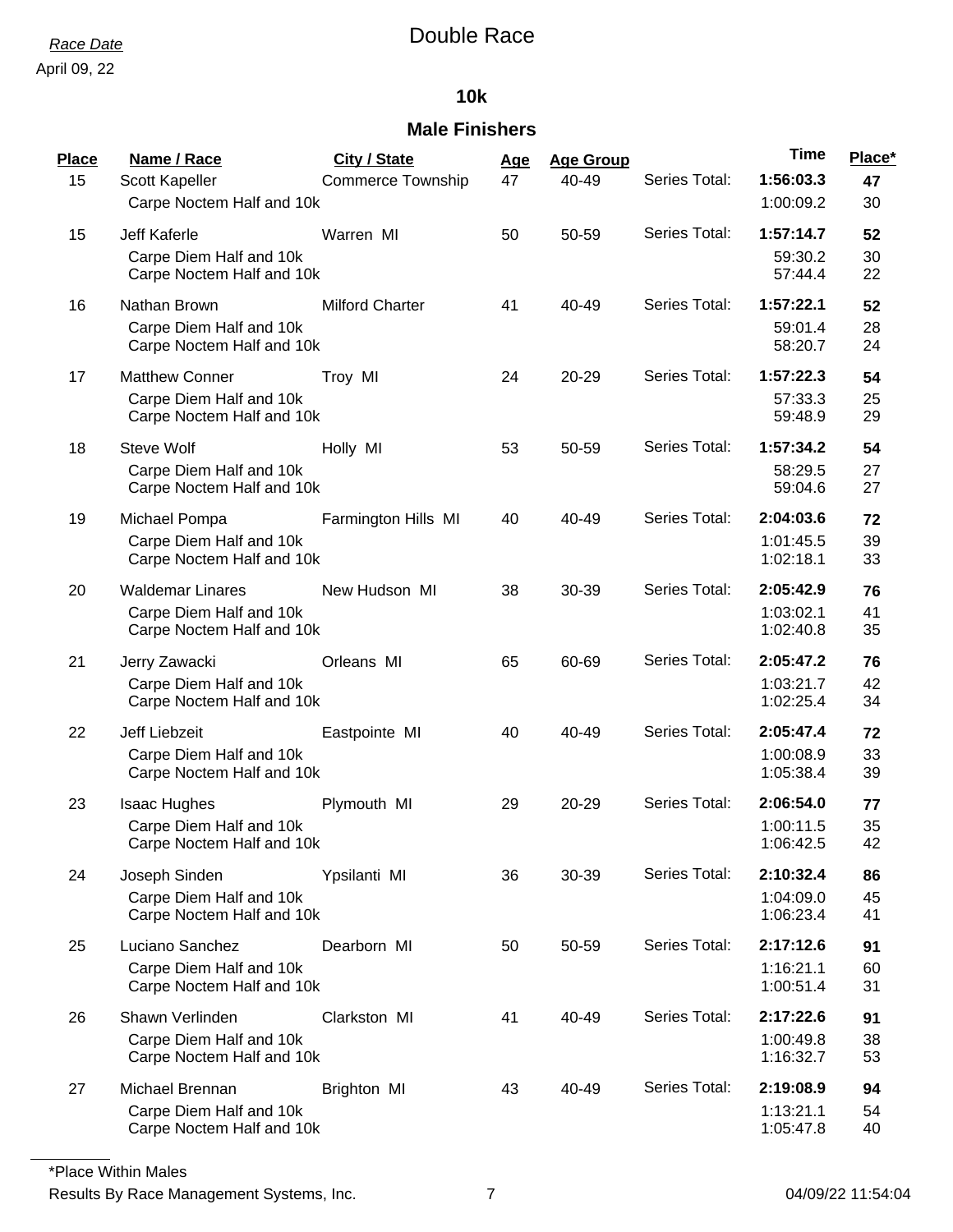#### **10k**

#### **Male Finishers**

| Place | Name / Race                                                                 | City / State               | <u>Age</u> | <b>Age Group</b> |               | <b>Time</b>                         | Place*          |
|-------|-----------------------------------------------------------------------------|----------------------------|------------|------------------|---------------|-------------------------------------|-----------------|
| 28    | <b>Chris Vinson</b><br>Carpe Diem Half and 10k<br>Carpe Noctem Half and 10k | Canton MI                  | 34         | 30-39            | Series Total: | 2:19:16.4<br>1:08:33.0<br>1:10:43.3 | 99<br>50<br>49  |
| 29    | Cory Howard<br>Carpe Diem Half and 10k<br>Carpe Noctem Half and 10k         | Howell MI                  | 28         | 20-29            | Series Total: | 2:21:43.0<br>1:11:27.1<br>1:10:15.9 | 97<br>51<br>46  |
| 30    | Andrew Richardson<br>Carpe Diem Half and 10k<br>Carpe Noctem Half and 10k   | Ypsilanti MI               | 24         | 20-29            | Series Total: | 2:21:44.1<br>1:11:28.0<br>1:10:16.0 | 99<br>52<br>47  |
| 31    | Mark Allen<br>Carpe Diem Half and 10k<br>Carpe Noctem Half and 10k          | Canton MI                  | 48         | 40-49            | Series Total: | 2:25:36.0<br>1:16:22.2<br>1:09:13.7 | 105<br>61<br>44 |
| 32    | Steven Ogilvy<br>Carpe Diem Half and 10k<br>Carpe Noctem Half and 10k       | <b>Grosse Pointe Farms</b> | 38         | 30-39            | Series Total: | 2:26:23.7<br>1:11:58.6<br>1:14:25.0 | 105<br>53<br>52 |
| 33    | Derek George<br>Carpe Diem Half and 10k<br>Carpe Noctem Half and 10k        | Brighton MI                | 27         | 20-29            | Series Total: | 2:32:04.4<br>1:15:21.2<br>1:16:43.1 | 112<br>58<br>54 |
| 34    | <b>Bob Jones</b><br>Carpe Diem Half and 10k<br>Carpe Noctem Half and 10k    | Mio MI                     | 68         | 60-69            | Series Total: | 2:33:34.1<br>1:16:00.6<br>1:17:33.5 | 115<br>59<br>56 |
| 35    | <b>Tyler Miller</b><br>Carpe Diem Half and 10k<br>Carpe Noctem Half and 10k | Saginaw MI                 | 24         | 20-29            | Series Total: | 2:52:44.1<br>1:22:26.0<br>1:30:18.0 | 126<br>65<br>61 |
| 36    | Sean Fitzgerald<br>Carpe Diem Half and 10k<br>Carpe Noctem Half and 10k     | Rochester Hills MI         | 57         | 50-59            | Series Total: | 2:53:33.1<br>1:25:07.6<br>1:28:25.5 | 128<br>68<br>60 |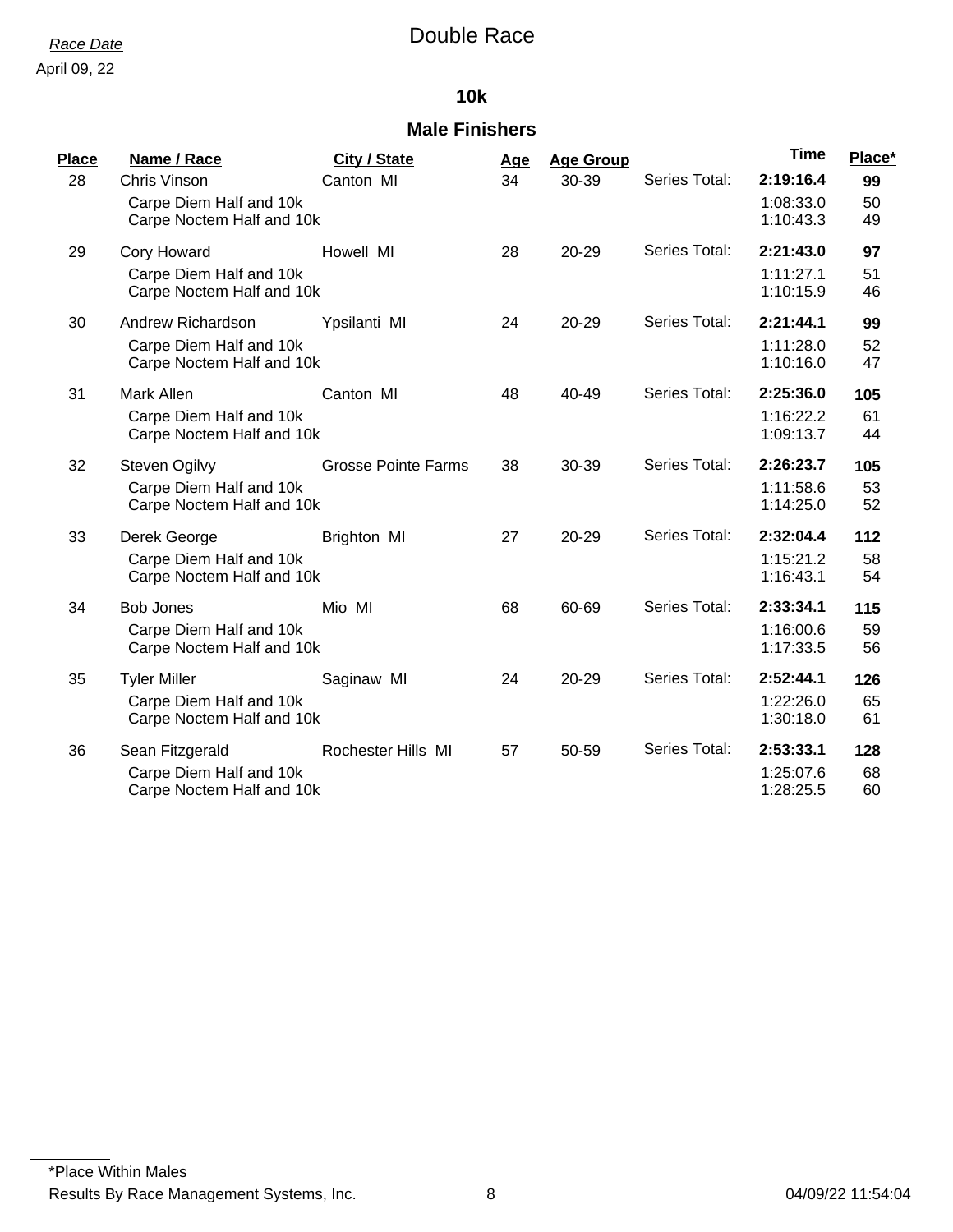#### April 09, 22

#### **Half Marathon**

### **Female Finishers**

| Place<br>1     | Name / Race<br>Elizabeth Cojeen<br>Carpe Diem Half and 10k<br>Carpe Noctem Half and 10k | <b>City / State</b><br>Auburn MI | <u>Age</u><br>34 | <b>Age Group</b><br>30-39 | Series Total: | <b>Time</b><br>3:58:50.2<br>1:55:51.9<br>2:02:58.3 | Place*<br>15<br>12<br>3 |
|----------------|-----------------------------------------------------------------------------------------|----------------------------------|------------------|---------------------------|---------------|----------------------------------------------------|-------------------------|
| $\overline{2}$ | Anita Harless<br>Carpe Diem Half and 10k<br>Carpe Noctem Half and 10k                   | Holly MI                         | 48               | 40-49                     | Series Total: | 4:10:44.5<br>2:02:02.9<br>2:08:41.5                | 21<br>14<br>7           |
| 3              | <b>Cindy Wenzlick</b><br>Carpe Diem Half and 10k<br>Carpe Noctem Half and 10k           | Sanford MI                       | 58               | 50-59                     | Series Total: | 4:11:55.8<br>2:03:16.8<br>2:08:39.0                | 22<br>16<br>6           |
| 4              | <b>Heather McGowan</b><br>Carpe Diem Half and 10k<br>Carpe Noctem Half and 10k          | Holt MI                          | 39               | 30-39                     | Series Total: | 4:20:13.5<br>2:09:40.8<br>2:10:32.6                | 28<br>20<br>8           |
| 5              | Raechel Portelli<br>Carpe Diem Half and 10k<br>Carpe Noctem Half and 10k                | East Lansing MI                  | 40               | 40-49                     | Series Total: | 4:50:00.3<br>2:16:07.4<br>2:33:52.8                | 35<br>25<br>10          |
| 6              | Shanna Torrey<br>Carpe Diem Half and 10k<br>Carpe Noctem Half and 10k                   | Waterford MI                     | 42               | 40-49                     | Series Total: | 4:54:37.0<br>2:18:51.4<br>2:35:45.5                | 38<br>27<br>11          |
| $\overline{7}$ | Kristina McRae<br>Carpe Diem Half and 10k<br>Carpe Noctem Half and 10k                  | Lindon UT                        | 24               | 20-29                     | Series Total: | 5:04:58.4<br>2:25:08.1<br>2:39:50.2                | 43<br>31<br>12          |
| 8              | Jennifer Pond<br>Carpe Diem Half and 10k<br>Carpe Noctem Half and 10k                   | Livonia MI                       | 40               | 40-49                     | Series Total: | 5:12:30.9<br>2:32:32.7<br>2:39:58.2                | 50<br>37<br>13          |
| 9              | <b>Claudette Flavin</b><br>Carpe Diem Half and 10k<br>Carpe Noctem Half and 10k         | Brighton MI                      | 52               | 50-59                     | Series Total: | 5:41:18.8<br>2:42:27.6<br>2:58:51.2                | 61<br>45<br>16          |
| 10             | <b>Tara Satterfield</b><br>Carpe Diem Half and 10k<br>Carpe Noctem Half and 10k         | Minerva OH                       | 41               | 40-49                     | Series Total: | 5:41:48.3<br>2:37:30.3<br>3:04:18.0                | 59<br>41<br>18          |
| 11             | Eileen Chiang<br>Carpe Diem Half and 10k<br>Carpe Noctem Half and 10k                   | Mattawan MI                      | 49               | 40-49                     | Series Total: | 6:26:31.4<br>3:06:41.3<br>3:19:50.1                | 76<br>54<br>22          |